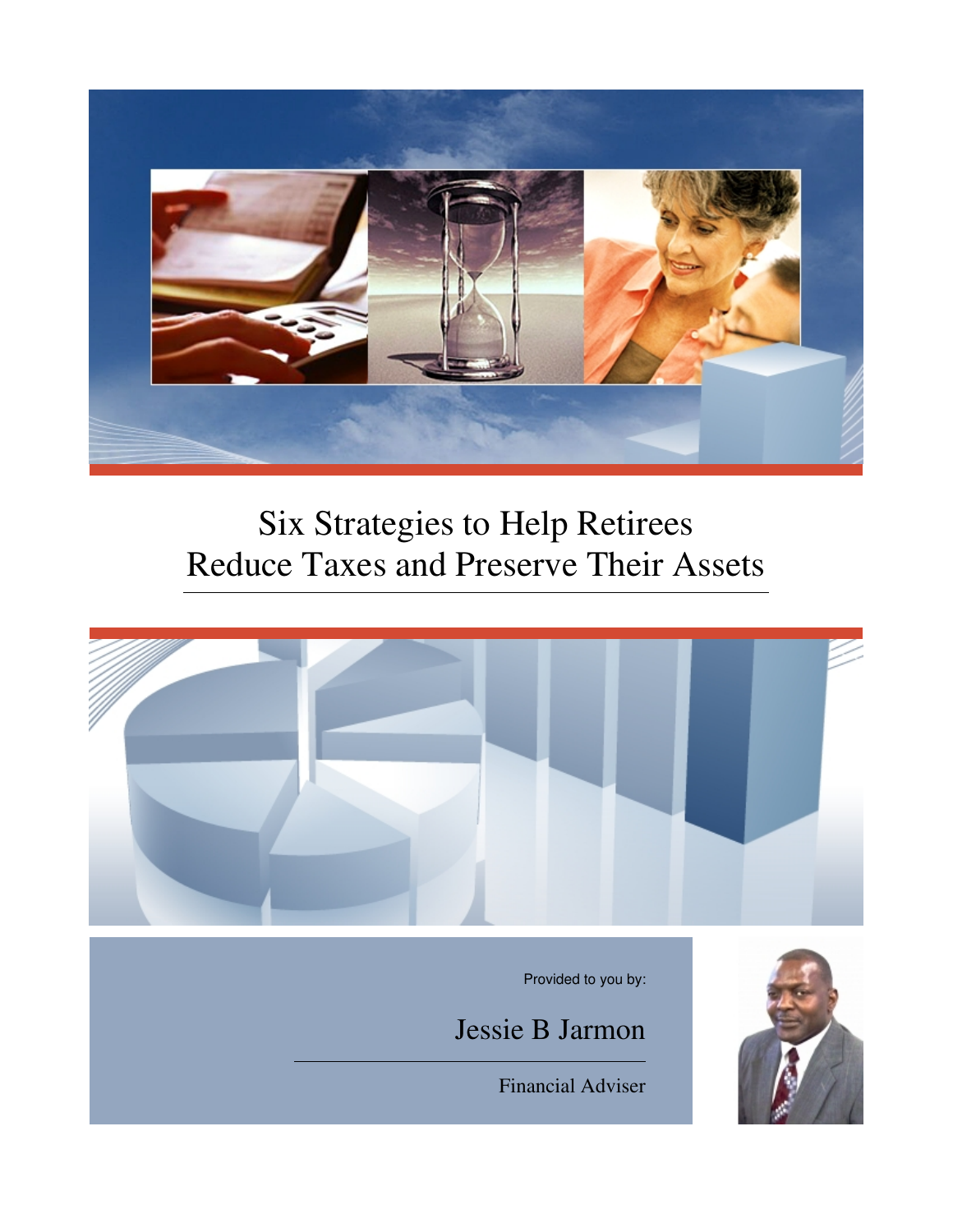## Six Strategies to Help Retirees Reduce Taxes and Preserve Their Assets

Written by Javelin Marketing, Inc.

Presented by

Jessie B Jarmon **Financial Adviser** 6575473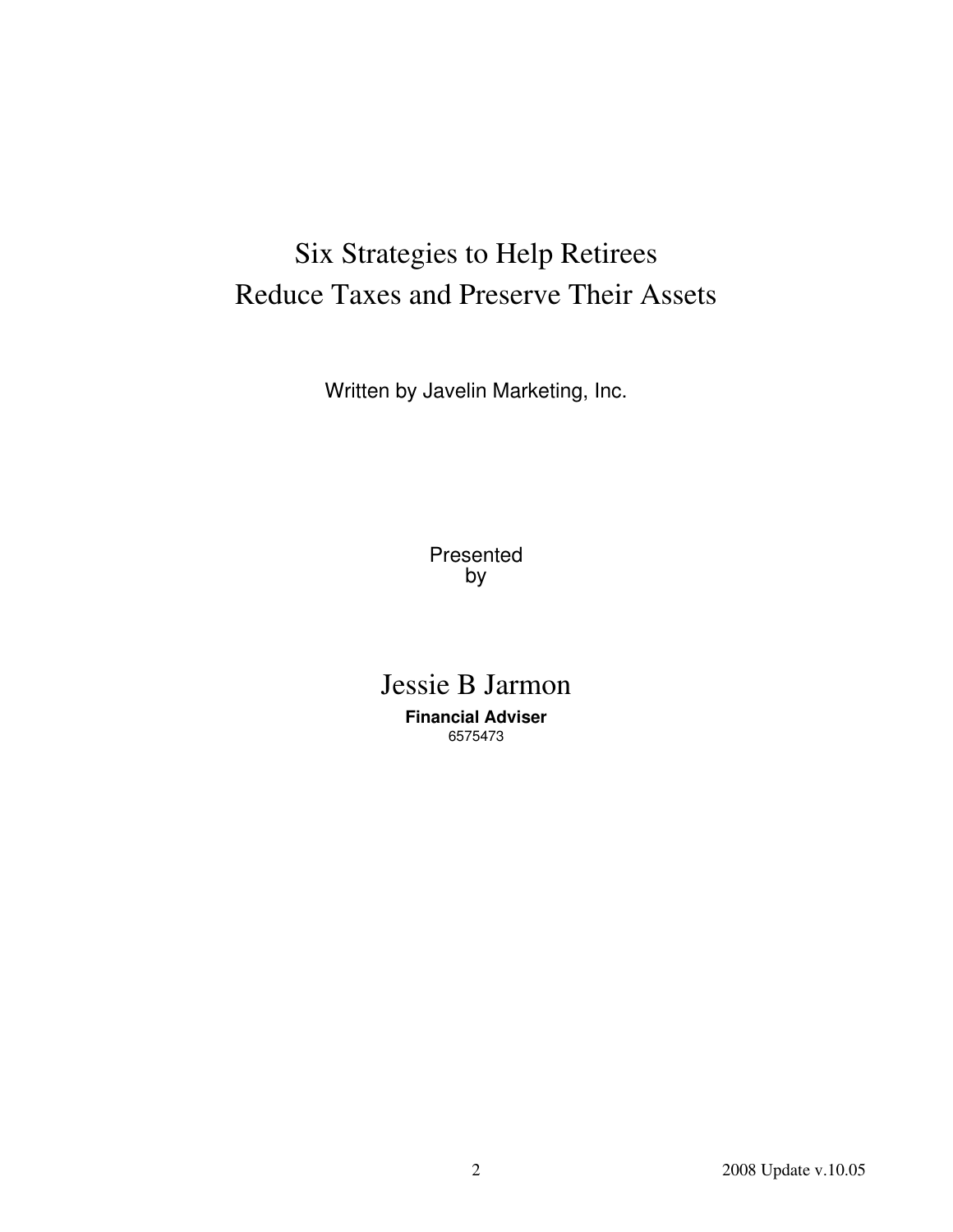## **How Fixed Immediate Annuities Can Help Increase Cash Flow**

 It's possible to increase your monthly cash flow with a fixed immediate annuity. An immediate annuity is simply the payment of a premium to an insurance company. In exchange, the company converts your premium to a monthly cash payment for life or term of years. (Monthly payments are based on the claims-paying ability of the insurer, so picking a financially solid insurance company is important.) As each payment consists of principal and interest, each annuity payment is partially excluded from taxation as described by IRS Publication 590. Premium taxes could apply in some states.

 Here's a hypothetical example.1 A 70-year old gentleman paid \$250,000 in premium to an insurance company for a fixed, immediate annuity. In return, the insurance company makes annuity payments of \$2,000 per month. Of this payment, \$1,300 will be considered a return of investment and only \$700 will be subject to federal income taxes. Assuming this taxpayer is in a 25%2 federal income tax bracket, the income tax for each payment would come to \$175 per month. Any payments received after the taxpayer exceeds his life expectancy are completely subject to federal income taxes. That's \$24,000 each year of checks in the mail. Please note that these annuities cannot be surrendered for value and payments will usually cease at the insured's death. Please note that your actual results will vary based in part upon your age and premium paid.

#### **For whom may a fixed immediate annuity be suitable?**

- A retiree needing increased monthly cash flow;
- A person with no heirs or who is not concerned about leaving an estate;
- Someone who has set aside other funds to leave to heirs if they desire to leave an inheritance; and
- A retiree desiring the fixed payment and wanting to avoid maturities, rolling over investments and the maintenance and administration often required of investing on one's own.

<sup>1</sup> Allianz Life Insurance Co. as of January 2008. Male, age 70, lifetime monthly payments. Lifetime payment guarantee is based on the claims-paying ability of the insurance company. Individual insurance companies may use a different assumption as to life expectancy and assumed interest rate in calculating their annuity payments. The payments in the example above are calculated on the life expectancy of the annuitant. The payments shown above are not subject to mortality fees, administrative charges, or other expenses. However, actuarial calculations, life expectancy assumptions, and interests rates can vary from insurer to insurer.

<sup>2</sup> The 25% federal income tax rate in 2008 applies to single taxpayers with incomes between \$32,550 and \$78,850 and married taxpayers with incomes between \$65,100 and \$131,450. State income taxes may also apply, which vary from state to state. Your results will vary, based upon your income level. The amount excluded from federal income tax is based upon a calculation that compares the premium payment (\$250,000) to the total annuity payments expected over taxpayer's lifetime. The total anticipated payments for a 70-year old male is \$384,000 based upon a 16-year life expectancy set forth in IRS Publication 590. Of this, about 65% will not be subject to federal income taxes (\$250,000/\$384,000).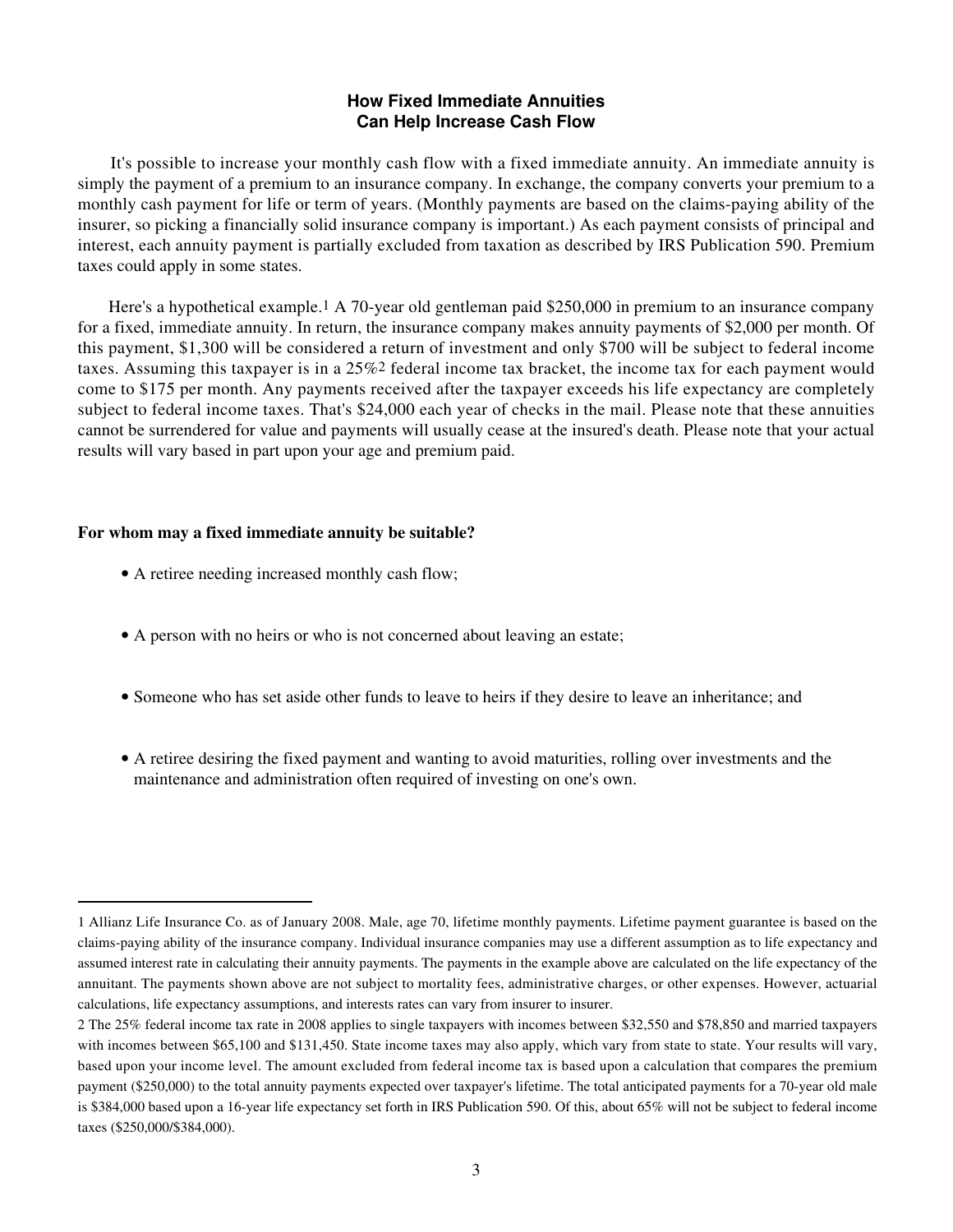## **An Alternative to Tax-Free Bonds?**

 While tax-free bonds can be a popular source of tax-free income, some retirees are not aware that they can receive a potentially higher source of cash flow from insurance companies.3

 This source of money is from an immediate annuity. In exchange for the premium payment, the insurance company pays the annuity owner a cash payment for life or for a term of years. Each of these payments is comprised of interest and principal as determined by an actuarial calculation set forth in Section 72 of the federal tax code. The principal portion is not subject to income taxation. Once the owner has recovered his or her investment, the remaining payments will be taxed as ordinary income.

Let's take a look at the hypothetical case of Mr. Jones, age 70 with a \$500,000 portfolio of municipal bonds, earning  $4.17\%$  tax free.<sup>4</sup> He receives \$20,850 of annual tax-free income ( $4.17\%$  x \$500,000).

 He decides to cash in his tax-free bonds and pay a premium to an insurance company of \$500,000 for an immediate fixed annuity. With the immediate annuity, his yearly cash payment from the annuity would be \$48,0005 per year of which 65% is tax free (the tax-free portion of an immediate annuity is the part the IRS considers return of your principal and is based on your life expectancy and the expected return). After taxes, he will have \$43,800 to spend.<sup>6</sup> His spendable cash increases by \$22,950 annually (\$43,800-20,850).

 So in this particular example, the yearly cash flow has increased by using the fixed immediate annuity. Of course, your results will vary based (among other things) upon your age, health, and premium payment. The payments in the example shown above are calculated on the life expectancy of the annuitant and the spot interest rates effective for the month of purchase under the contract. The spot interest rates can vary from month to month. The payments shown above are not subject to mortality fees, administrative charges, or other expenses. However, actuarial calculations, life expectancy assumptions, and interests rates can vary from insurer to insurer. Therefore, your results will likely vary from the examples shown above.

 However, an immediate annuity will usually not leave anything for your heirs unless you purchase from a company that offers a refund feature. This refund feature will typically reduce the size of the monthly annuity payments. The amount of the refund could also be reduced by surrender charges in some cases. Therefore, the immediate annuity is generally better suited for people who place more importance upon increasing lifetime cash flow.

<sup>3</sup> Each immediate annuity payment is comprised of interest and principal as determined by actuarial calculations. The principal portion is not taxable. Once the entire premium has been recovered through principal payments, the remaining payments are fully taxed as ordinary income. The purchase of municipal bonds incurs a commission. The purchase of annuities incurs commissions, fees, and potential surrender charges. Municipal bonds may be subject to alternative minimum tax.

<sup>4</sup> Rate on 15 year, AAA rated municipal bonds, Bloomberg, 2/04/08. Fifteen-year bonds closely approximate Mr. Jones' 16-year life expectancy to provide a sound basis for comparison with a lifetime immediate annuity expected to pay for 16 years as of 2/04/08.

<sup>5</sup> Allianz Life Insurance Company Single Premium Immediate Annuity 2/08. Male, age 70, lifetime monthly payments. Lifetime payment guarantee is based on the claims-paying ability of the insurance company.

<sup>6</sup> The 25% federal income tax rate in 2008 applies to single taxpayers with incomes between \$32,550 and \$78,850 and married taxpayers with incomes between \$65,100 and \$131,450. State income taxes may also apply, which vary from state to state. Your results will vary, based upon your income level. The amount excluded from federal income tax is based upon a calculation that compares the premium payment (\$500,000) to the total annuity payments expected over taxpayer's lifetime. Total anticipated payments for a 70-year old male is \$768,000 (based upon a 16-year life expectancy set in IRS Publication 590). Of this, about 65% will not be subject to federal income taxes (\$500,000/\$768,000).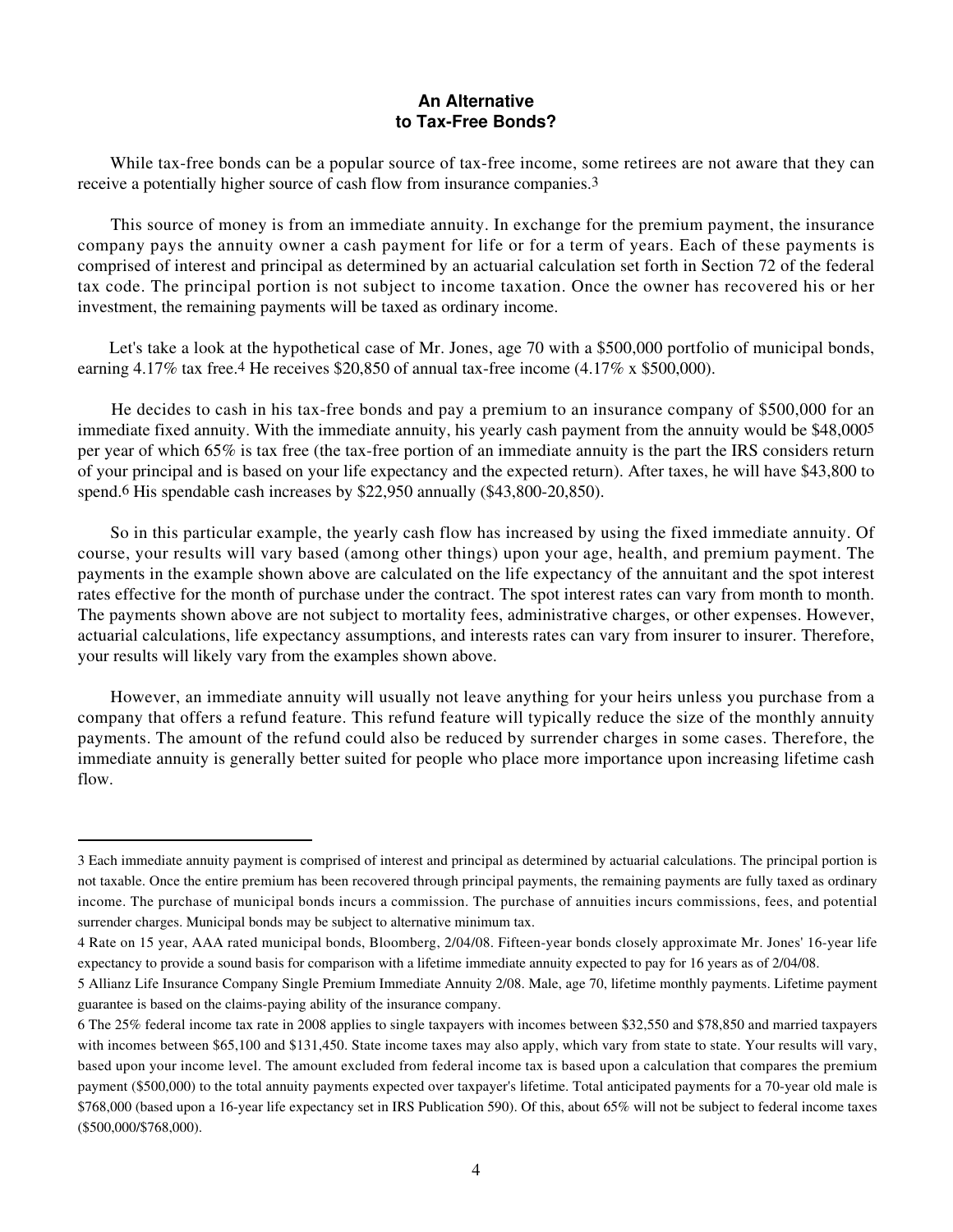|                                | Tax-Free Bond | <b>Immediate Annuity</b> |
|--------------------------------|---------------|--------------------------|
| <b>Annual Payment</b>          | \$20,850      | \$48,000                 |
| Income Tax                     |               | \$4,200                  |
| Net to Spend                   | \$20,850      | \$43,800                 |
| <b>Amount Left at Maturity</b> | \$500,000     |                          |

Hypothetical Illustration - Your results will vary

 In some cases, an immediate annuity can produce more after-tax cash flow than tax-free bonds. Of course, the benefit of increasing your cash flow does involve a number of other trade-offs. Note that the difference between municipal bonds and immediate annuities are:

- Immediate fixed annuities have a stated payout for a stated period of time and municipal bonds have a fixed interest rate for a fixed term.
- Municipal bonds may be callable, while immediate fixed annuities are not. Municipal bonds may be subject to AMT taxes if your income exceeds certain amounts. You should consult with your tax advisor about this.
- The purchaser of municipal bonds incurs a commission. Premiums for immediate annuities include commissions, fees, and potential surrender charges.
- The payments in a fixed immediate annuity are guaranteed by the annuity claims paying ability of the insurance company, while the payments from a municipal bond are guaranteed by the issuing municipality.
- Part of each immediate fixed annuity payment is tax-free because it represents a return of the principal, while all of the interest from most municipal bonds is completely exempt from federal tax and may be exempt from state tax. Municipal bonds may be subject to AMT taxes if your income exceeds certain amounts. You should consult with your tax advisor about this.
- Immediate fixed annuities cannot be redeemed and are illiquid. Most municipal bonds can be sold at any time on the secondary market at a gain or loss. When held to maturity, the issuer guarantees payment of face value of a municipal bond.
- Immediate annuities provide a source of cash payments for life or the selected term while municipal bonds provide semi-annual interest until maturity or until called.
- At death, the payments from an immediate fixed annuity stop unless for a certain term and there is no residual value. At death, a municipal bond is included in the estate of the owner.

Which is a better source of cash for you? Contact us to view the comparison.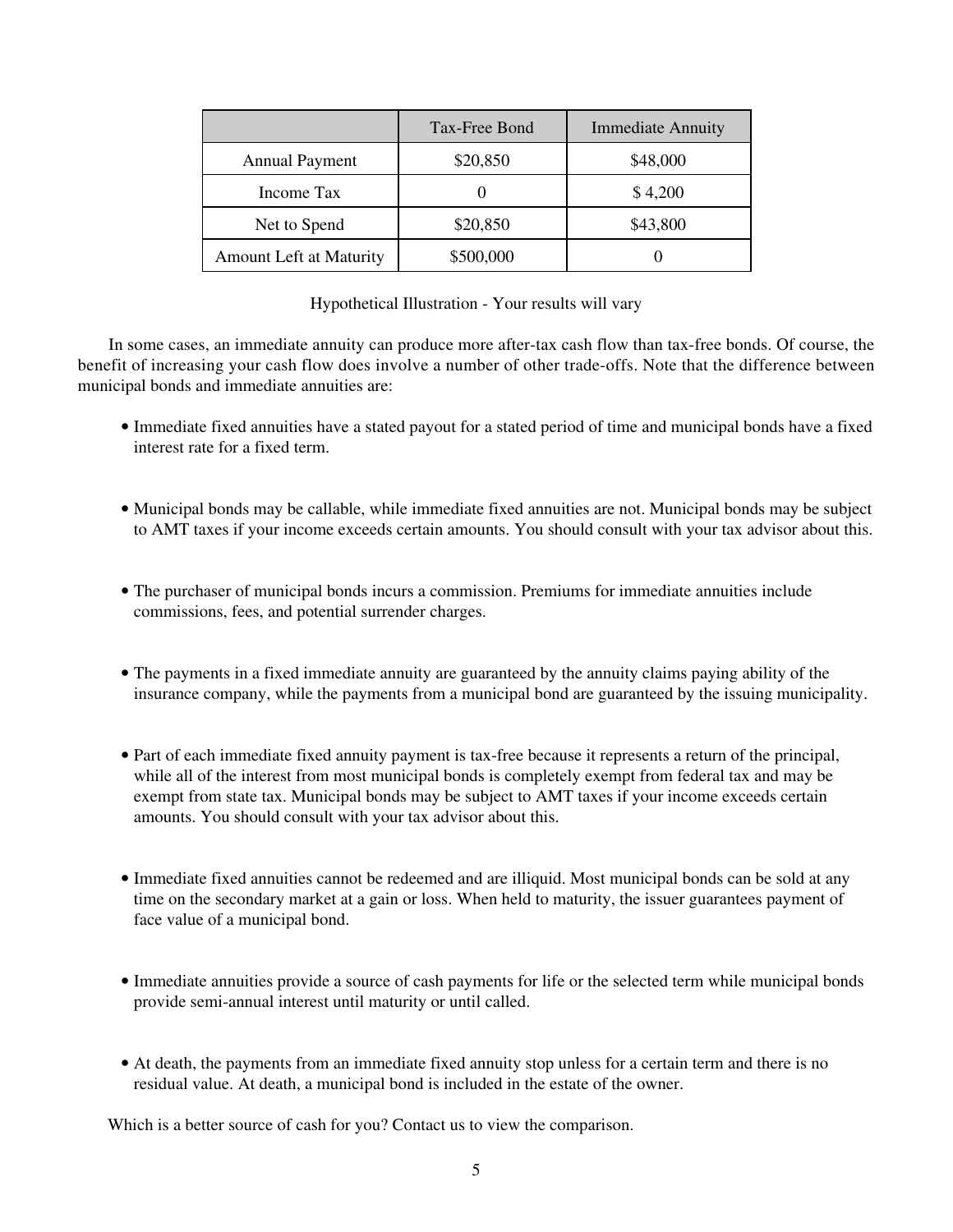#### **Free Online Resources**

 There's no substitute for carefully reading the prospectus of a mutual fund or variable annuity before making a purchase. Regulatory agencies such as FINRA and Securities and Exchange Commission (SEC) offer a variety of free online resources to assist the investing public, here are a few:

- **SEC Mutual Fund Cost Calculator** www.sec.gov/investor/tools/mfcc/mfcc-int.htm
- **SEC Mutual Funds** www.sec.gov/answers/mutfund.htm
- **SEC Variable Annuities: What You Should Know** www.sec.gov/investor/pubs/varannty.htm
- **FINRA Investment Choices** www.finra.org/Investors/InvestmentChoices/p085925
- **FINRA Variable Annuities: Beyond the Hard Sell** www.finra.org/Investors/ProtectYourself/InvestorAlerts/AnnuitiesAndInsurance/P005976
- **FINRA Understanding Mutual Fund Classes** www.finra.org/Investors/ProtectYourself/InvestorAlerts/MutualFunds/p006022
- **Investor Newsletter** www.finra.org/Investors/Subscriptions/InvestorNews/p085922

 If you don't have Internet access at home you might try visiting your local public library to access the Internet free of charge, alternatively you can call for a free print-out of the above-mentioned web pages.7

<sup>7</sup> Websites provided were last visited on 01/27/09 and are on file at Javelin Marketing, Inc.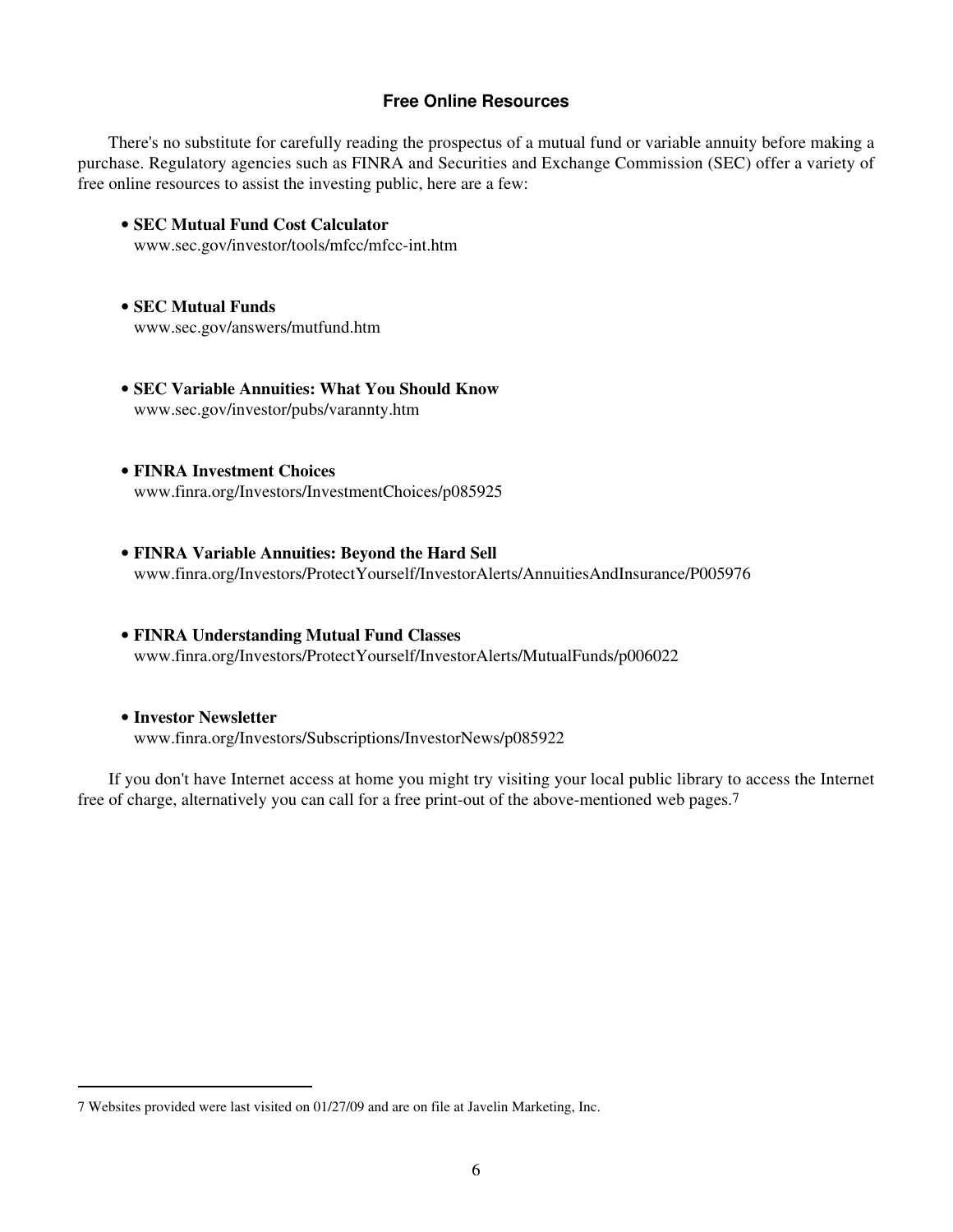## **Annuities Can Help Reduce or Eliminate the Tax on Your Social Security Benefits**

 Prior to 1984, Social Security income was tax-free. Today, however, taxpayers could be paying tax on up to 85% of their Social Security income.8 The good news is that annuities can help reduce and sometimes eliminate the income tax on your Social Security income!

 The IRS calculates the tax on your Social Security income based on your total income from all sources. However, income you earn on an annuity that is left to accumulate does not appear on your current tax return.

 Therefore, annuities may reduce your total income for Social Security benefit taxation purposes. In fact, if you shelter enough income in annuities and bring your income below the thresholds (adjusted gross income of \$25,000 for a single taxpayer and \$32,000 for a married taxpayer) you then pay no tax on your Social Security income.

Want to see if these calculations work to your advantage? Bring in a copy of your tax return (including Schedule B) to the rep who has provided this book to you. They should be able to let you know how much you could save in taxes.

Annuities can provide yet another benefit....

<sup>8</sup> Per IRS Publication 17, 2007, single individuals and married with modified adjusted gross incomes exceeding \$34,000 and \$44,000, respectively, pay tax on up to 85% of their Social Security income. The explanation of the tax treatment of payments under an annuity contract is in IRS Publication 17, 2007.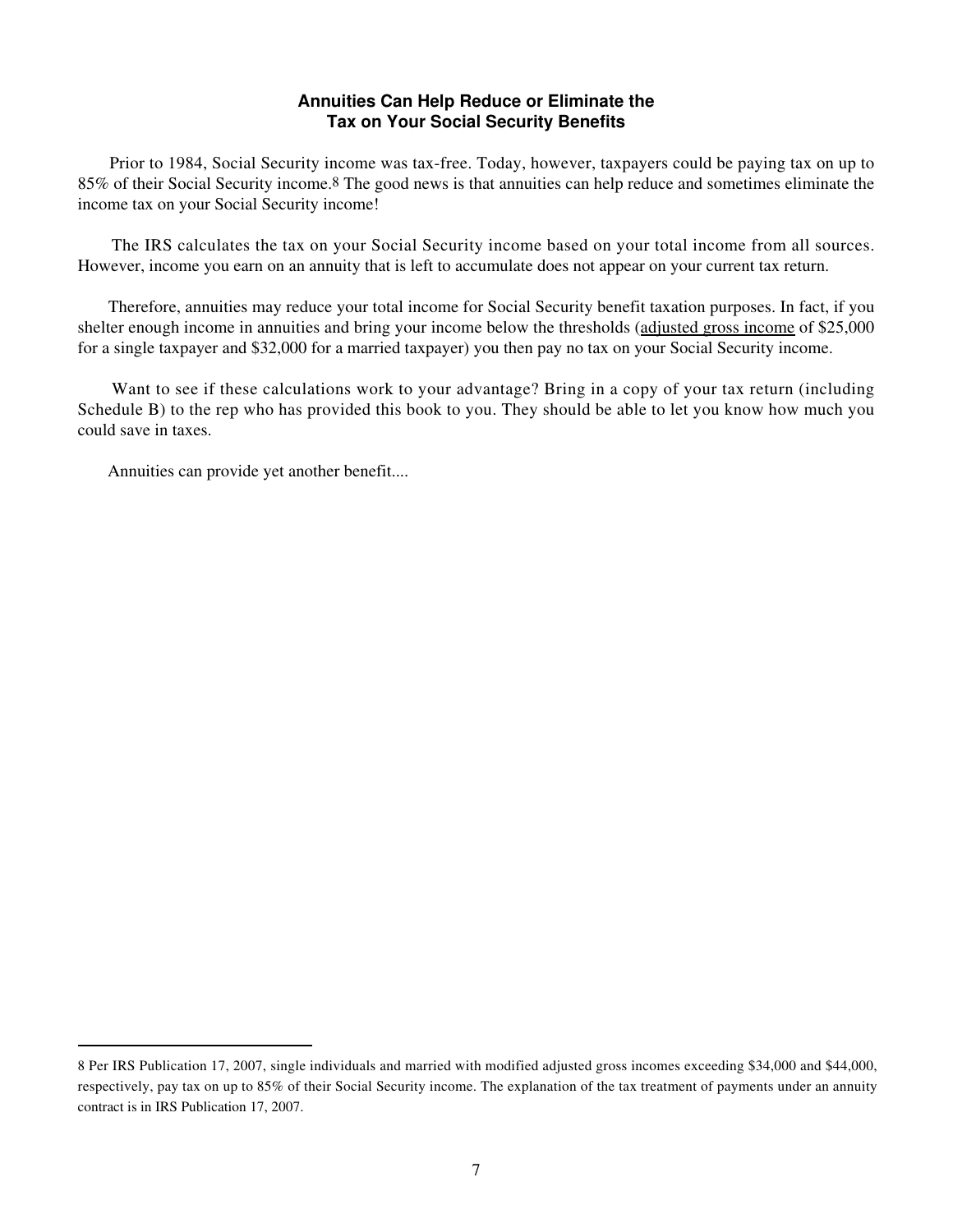### **Helping Preserve Your Retirement Assets by Taking Smaller Distributions**

 You own two pots of money: The money that has already been taxed (let's call it "regular money") and the money that has not been taxed (let's call this "retirement money" such as IRA, 401(k), 403(b), etc.). When you spend a dollar of regular money, the cost to you is exactly \$1. When you spend \$1 of retirement money, the cost to you could be as much as \$1.549 (\$1/.65) because you may have to pay federal income tax on the amount you withdraw. Therefore, if you want to reduce your taxes, consider not taking more than the required distribution from your retirement money.

 Some people think they should never spend their principal, but this can be a mistake if you want to save taxes. It could be better to spend some of your regular assets first, so that you can take advantage of the tax-deferral benefits associated with IRAs and qualified retirement plans. You could be better off financially from an income tax standpoint. Your lifetime tax bill can be less or you will at least defer taxes for many years.

 Consider the following hypothetical example that assumes you have a taxable regular money account and a tax-deferred retirement account with a \$100,000 balance each. Let's assume the money in each account earns a return of 6% per year. Let's further assume that annual distributions of \$6,000 per year are being taken for a 20-year period. Under one scenario, the \$6,000 will be taken first from the taxable money and the other scenario considers what would happen if the money was taken first from the qualified money. Under this example, you would have \$150,000 more at the end of 20 years by spending your regular money first. The upside is that you could potentially hold onto more money while you are alive.

 Of course, the down side is that your beneficiaries will eventually have to pay income taxes on the money when you are gone. As the information provided by this example is hypothetical, actual results will vary depending upon the performance of your investments.10

<sup>9</sup> Federal income tax rates range between 10% to 35% under the 2008 federal tax code, and are based upon the taxpayer's level of annual income. State income taxes could also apply, which vary from state to state. Please note that federal and state tax laws are subject to frequent changes.

<sup>10</sup> The fact that the beneficiaries are going to pay income taxes at a later date could be an advantage if they are in a lower tax bracket. As previously explained, estate taxes could also apply if the decedent's estate exceeds \$2 million (2007-2008), \$3.5 million (2009), \$1 million (2011).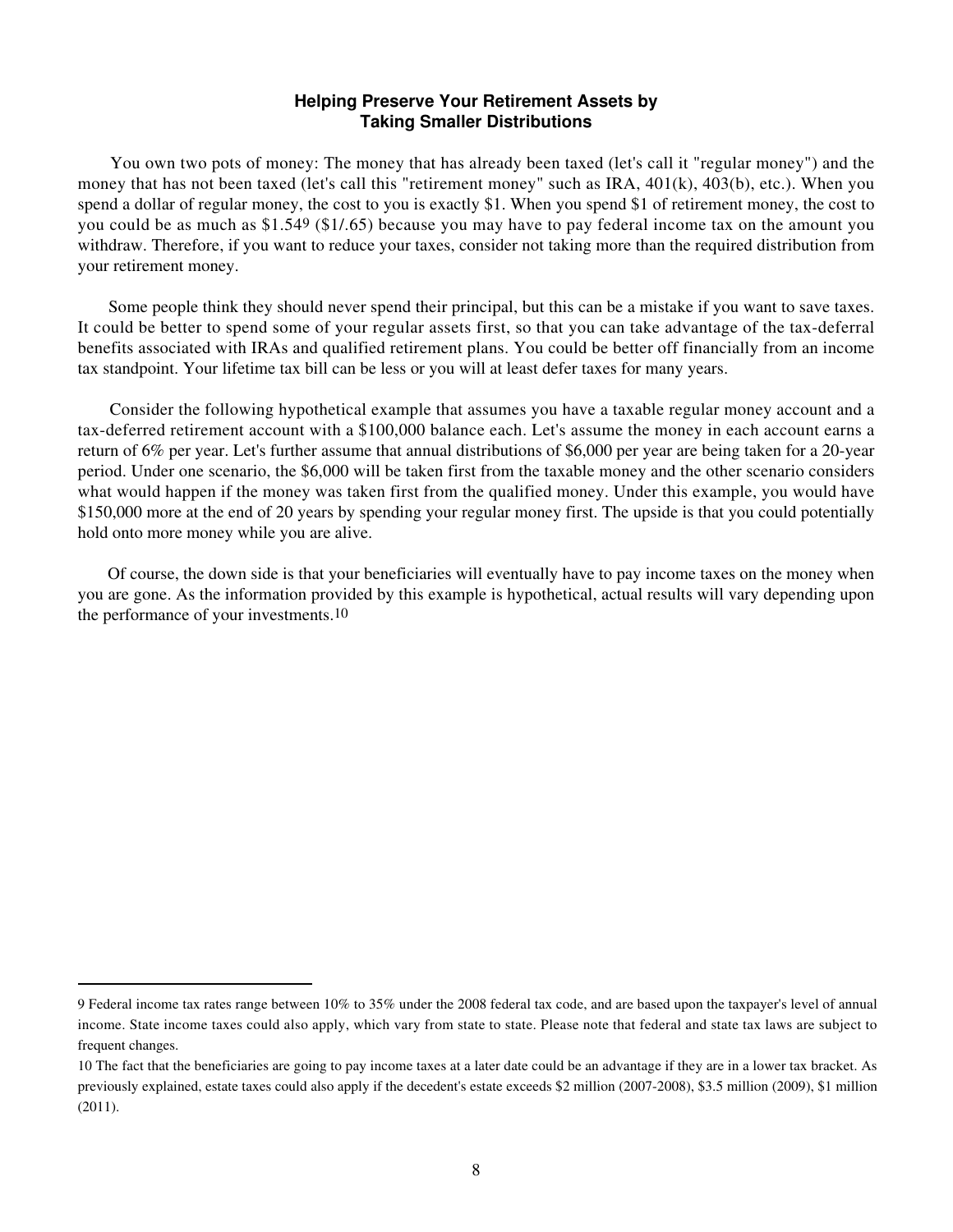## **Spend Regular Money First**

|                                  | <b>Today</b> | In 20 Years |  |
|----------------------------------|--------------|-------------|--|
| <b>Spend Regular Money First</b> |              |             |  |
| <b>Regular Money</b>             | \$100,000    | \$40,916    |  |
| <b>IRA</b> Money                 | \$100,000    | \$320,713   |  |
| <b>TOTAL</b>                     | \$200,000    | \$361,629   |  |
| <b>Spend IRA Money First</b>     |              |             |  |
| <b>IRA</b> Money                 | \$100,000    | \$0         |  |
| <b>Regular Money</b>             | \$100,000    | \$211,247   |  |
| <b>TOTAL</b>                     | \$200,000    | \$211,247   |  |

 Assumptions: All money is assumed to earn 6%. This assumed rate is used for tax illustration purposes only and does not reflect any particular investment. Federal income taxes are assumed to be 35% in this example, and your income tax rate could be lower based upon your annual income. This illustration covers a 20-year duration, with distributions of \$6,000 occurring each year. The income taxes on withdrawals are also deducted from the IRA account.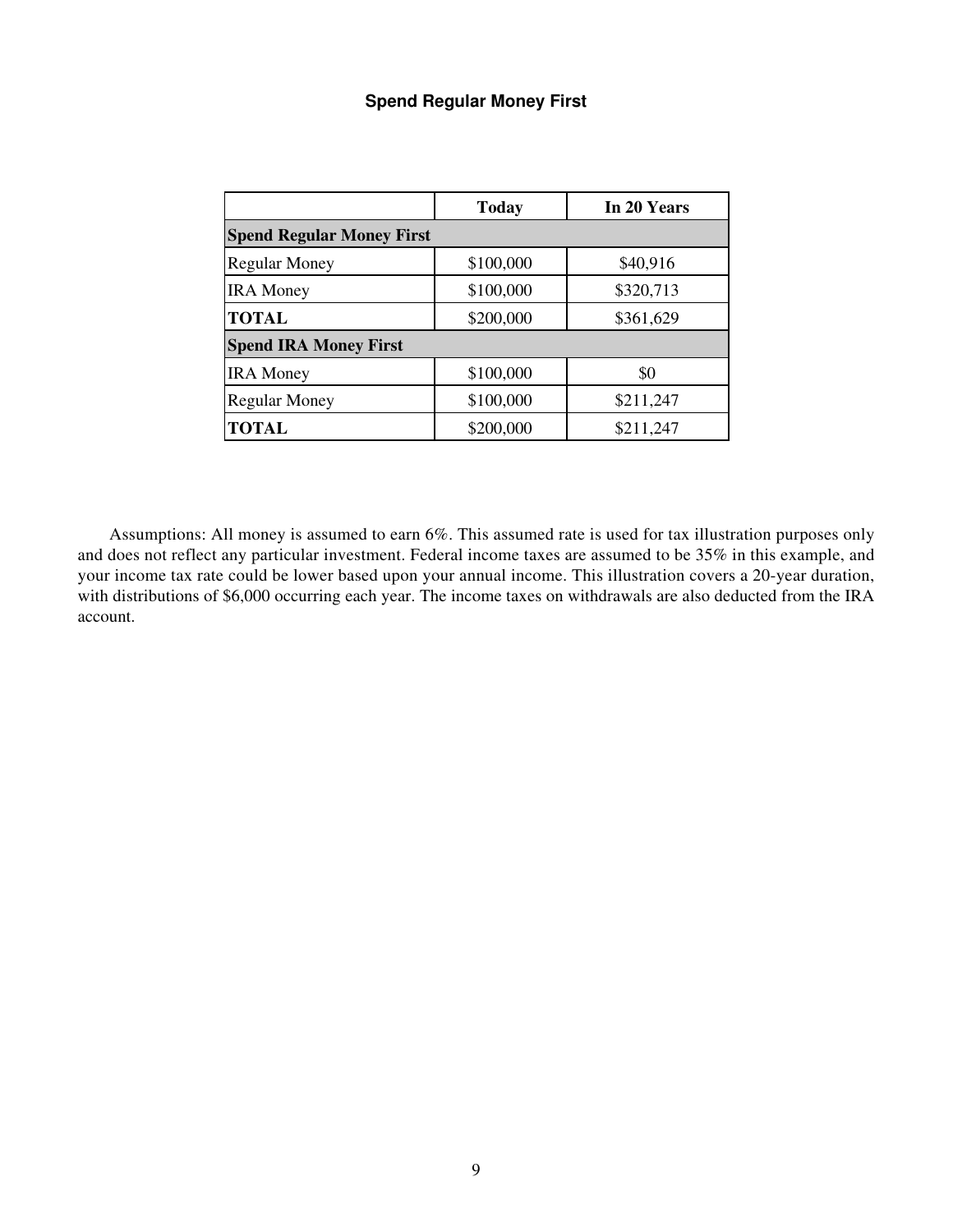## **Do You Need Long-Term Care Insurance?**

Maybe-Maybe not.

 Statistics indicate that two-thirds of senior citizens (people over age 65) will require long-term care. In fact, the most current research statistics are below.11



 With such a great risk, doesn't everyone need insurance? After all, the cost of long-term care can run \$6,400 or more monthly in some locations.<sup>12</sup> The truth is, you may or may not need to buy insurance.

 It comes down to the various income and asset resources you have available to you. To illustrate this, let's take a look at the varying needs of three general groups:

- **Low Resources**
- **High Resources**
- **Medium Resources**

 These groups are organized according to their income and asset resources. When reviewing this information, please keep in mind that nursing home costs and Medicaid qualification rules can vary widely from location to location. As everyone's situation is different, the need for insurance can also vary among people within the same resource group.

<sup>11</sup> Penn State University Policy Research Institute 3/2/06.

<sup>12</sup> Average daily rate for a private room is \$77,745 annually or \$6,478 monthly. Average daily rate survey of all 50 states and the District of Columbia. MetLife Market Survey of Nursing Home and Home Care Costs, October 2007.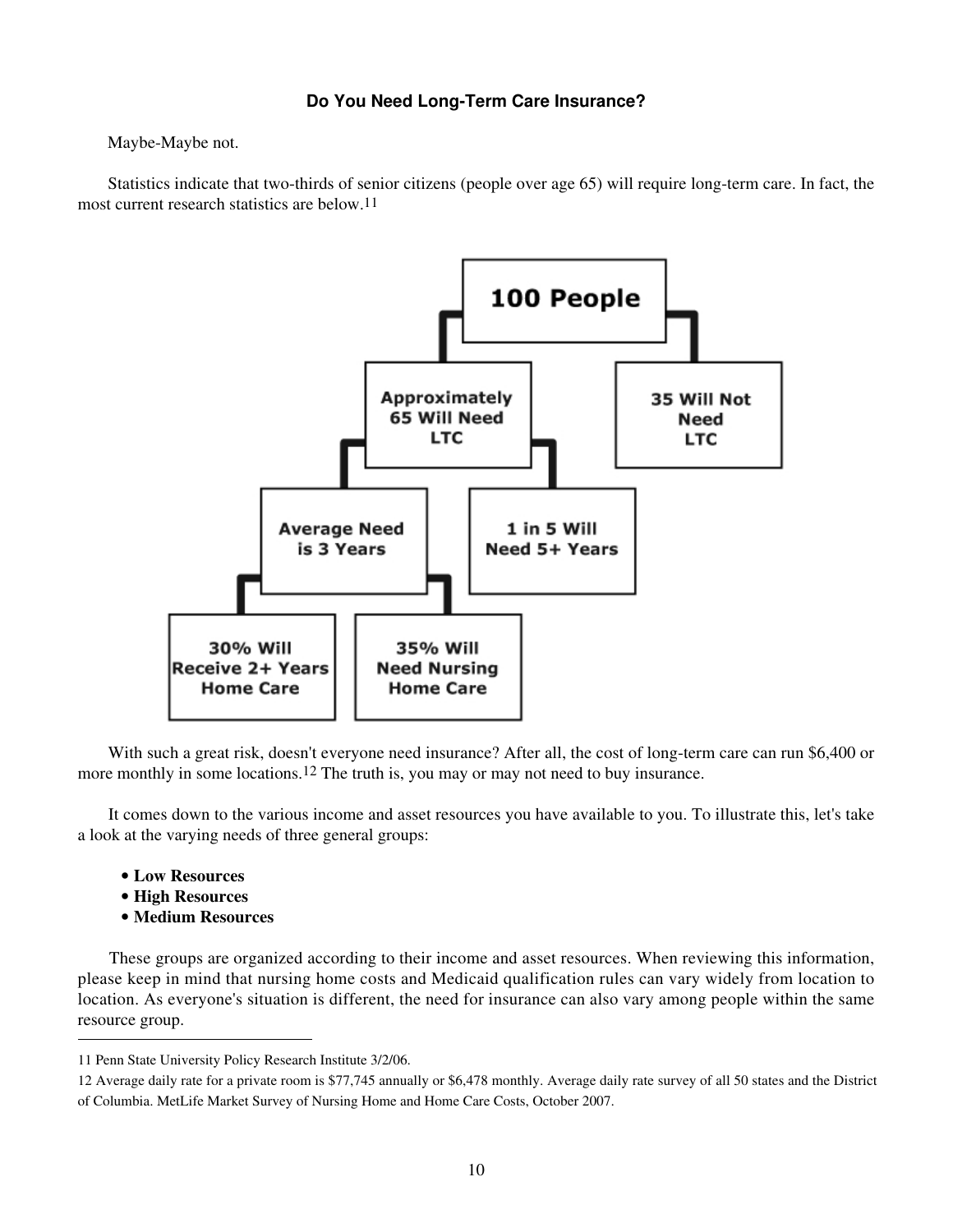**Low Resources:** This group has countable assets that are at or below the spend down limits imposed by their state Medicaid rules. Additionally, this group typically has monthly income below the average nursing home costs for the state where they live. In many cases, people that fall within this group will qualify for Medicaid without having to spend down their assets.

 Countable assets include such things as cash, stocks, bonds, mutual funds, cash value insurance policies, CDs, boats, jewelry, and real estate investments.13 In most states, you will only qualify for Medicaid if you have no more than \$2,000 in countable assets.14 Spouses of a nursing home resident who still live in the family home are allowed to retain countable assets up to \$104,400, depending on the Medicaid rules in their state.15 The Medicaid rules will allow the live-at-home spouse (also referred to as the "community spouse") to retain the family residence, a vehicle, and a modest amount of other assets for their support. The Medicaid rules also establish a monthly support allowance to help community spouses meet their living needs, and this allowance can be up to \$2,610 per month depending on state law.16 This means that if the community spouse's income falls below the allowance, the state will then allow the community spouse to keep an amount equal to the difference from the resident spouse's income. On the other hand, a community spouse is usually not allowed to retain any income from the resident spouse if their income exceeds the allowance.

 In some cases, even this group might want to consider the insurance if the monthly allowance is below the community spouse's living needs. AARP offers this advice: "Long term care insurance makes sense for those who earn good salaries, have accumulated assets they want to protect and have plans for a comfortable retirement. The Street.com Ratings says households with annual incomes of at least \$50,000 to \$75,000 and assets of \$150,000—not including a car or house—might want to consider a policy. Financial planners typically recommend it for their clients, who tend to earn more."17

**High Resources:** This group has sufficient monthly income to support the community spouse's living needs and to cover the monthly nursing home costs in their area (which will vary from location to location). Alternatively, this group may have enough countable assets set aside to meet a three to five year nursing home stay (\$200,000 to \$350,000 per spouse, depending on nursing home costs in their community).18 Many of these people, still do, however, obtain insurance because it can help them protect their estate from being reduced by a long-term care need. Most importantly, it can give them some added assurance by providing a separate source of funds to be used for long-term care needs.

**Medium Resources:** This is the group that often needs the insurance. This group of people has countable assets that exceed the Medicaid limits, but they don't make enough money to cover the monthly costs of nursing home care in their area. Another thing that separates this group from those with high resources is that they lack a separate source of assets to cover an extended stay in a nursing home. For this group, having to come up with \$6,400 per month over a long-term period could potentially deplete their estate or create an economic hardship for the community spouse. If you are in this group, you should consider long-term care insurance. This insurance could help secure your financial independence. It can also help to preserve cherished assets for spouses and younger family members.

<sup>13</sup> Analysis of the use of annuities to shelter assets in state Medicaid programs http://www.cms.hhs.gov as of 2/04/08.

<sup>14</sup> Limits for 2008, Centers for Medicare and Medicaid Services.

<sup>15</sup> ibid. 16 ibid.

<sup>17</sup> AARP Bulletin 12/06 "Pursuing Peace of Mind".

<sup>18</sup> On average, a senior citizen nursing home resident has lived there for 2½ years. Assuming that the \$77,745 nursing home costs apply, the typical nursing home stay for a senior citizen could deplete an estate by \$190,000 or more over such a timeframe. MetLife Market Survey of Nursing Home and Home Care Costs (October 2007).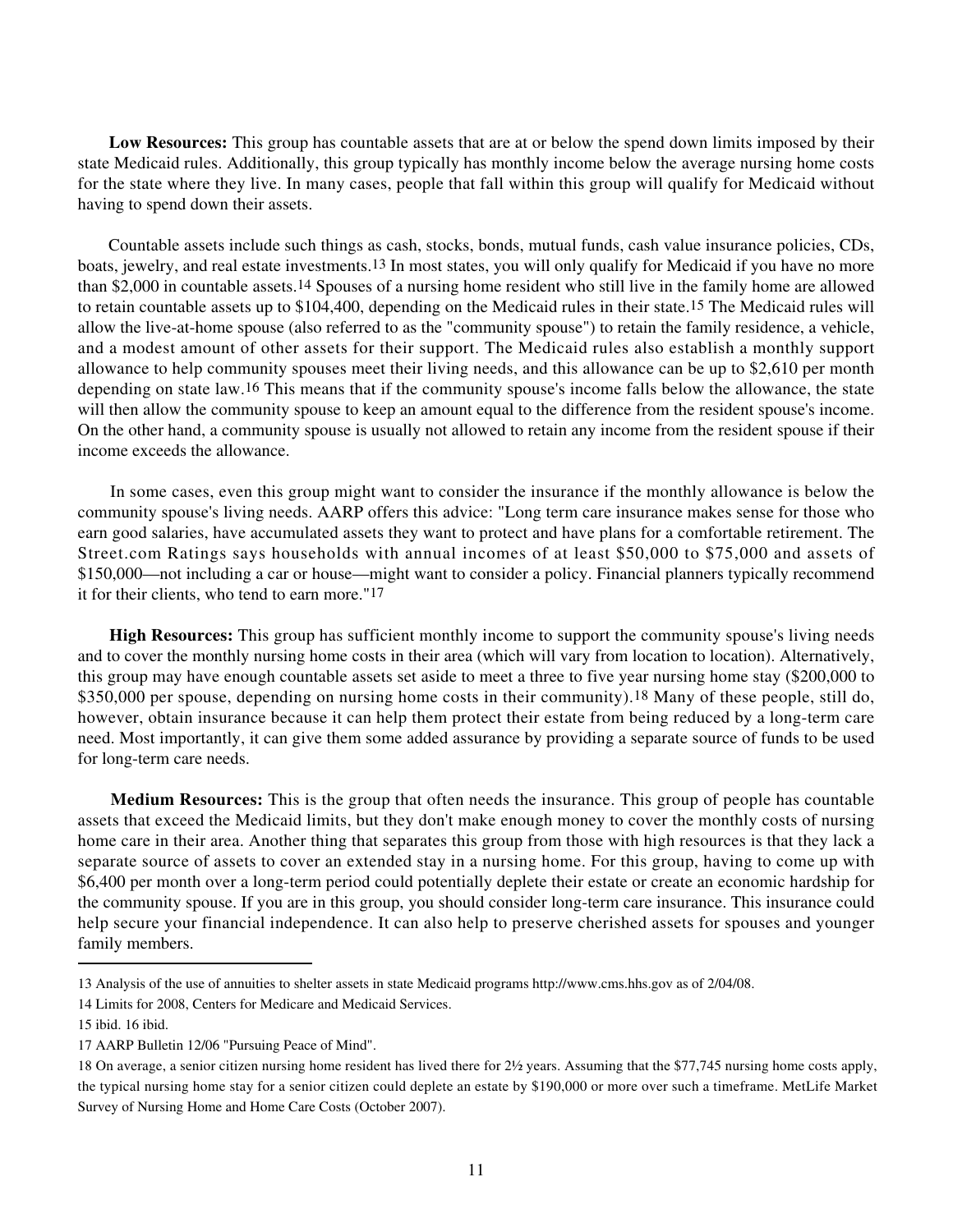### **An Annuity That Tracks Market Performance**

 Choosing a suitable vehicle for your retirement is not an easy task. With the numerous choices, which product is better suited for your needs? On one hand, you might want the guarantee of principal and past earnings. On the other hand, many prefer the potential of higher returns by being linked to the equity markets.

 Would you like an annuity that tracks the performance of the stock market, yet helps to protect your principal when the market declines? The equity-indexed annuity could help you to cover these objectives.

 The equity-indexed annuity can offer some market risk protection, tax deferral, a minimum interest rate guarantee, probate savings and guaranteed minimum income payments for life. The interest earnings for these annuities are based upon the growth in an accepted equity index, such as the S&P 500 Index, Dow Jones Industrial Average, and Russell 2000. The interest rate applied to these annuities is based upon the overall movement of the index.

 Many of these annuities will base the interest rate upon a pre-determined percentage of the market movement. For example, let's assume for illustration purposes that the annuity company set its participation rate at 50% of the index movement of the S & P 500. Let's assume that the S & P 500 had a good year and increased by 30% (this is a hypothetical assumption and is not based upon the performance of any particular investment.) Let's also assume that the interest rate could actually move as high as 15% before any rate limitations were applied. Based upon the facts of this example, the interest rate that would apply to this hypothetical account would be 15% (before contract fees and expenses are subtracted from the account balance). Please note, that participation percentages do vary among companies and can range anywhere from 50 to 90%.19

Some companies also set a cap on the interest rate, which can vary from company to company (typically 10%).

 The second fundamental feature of these annuities is the market risk protection. In the event that the market index should go down, this feature will help prevent your principal investment from being reduced below a certain percentage of your principal investment. The minimum guaranteed account value typically can also vary among companies and generally ranges anywhere from 75 to 100% of your premium, depending upon the type of product involved.

 Notwithstanding the benefits previously discussed, there are many other things that should be considered before a purchase is made, including:

**1. Surrender Fees:** Like fixed deferred annuities, equity-indexed annuities have penalties for early withdrawal called surrender charges. These charges can result in a loss of your principal investment (see discussion below on withdrawals). These charges typically decline over the length of the surrender charge period (typically five to 15 years, depending upon the company).

**2. Tax Consequences:** These annuities are also suited for investors with long-term investment horizons. Withdrawals from these annuities can also subject the annuity owner to income taxes, and prior to age 59½, an additional 10% income tax penalty on the distributed amount.

<sup>19</sup> Information regarding annuity product features was taken from the Accuquote Blog 9/17/07.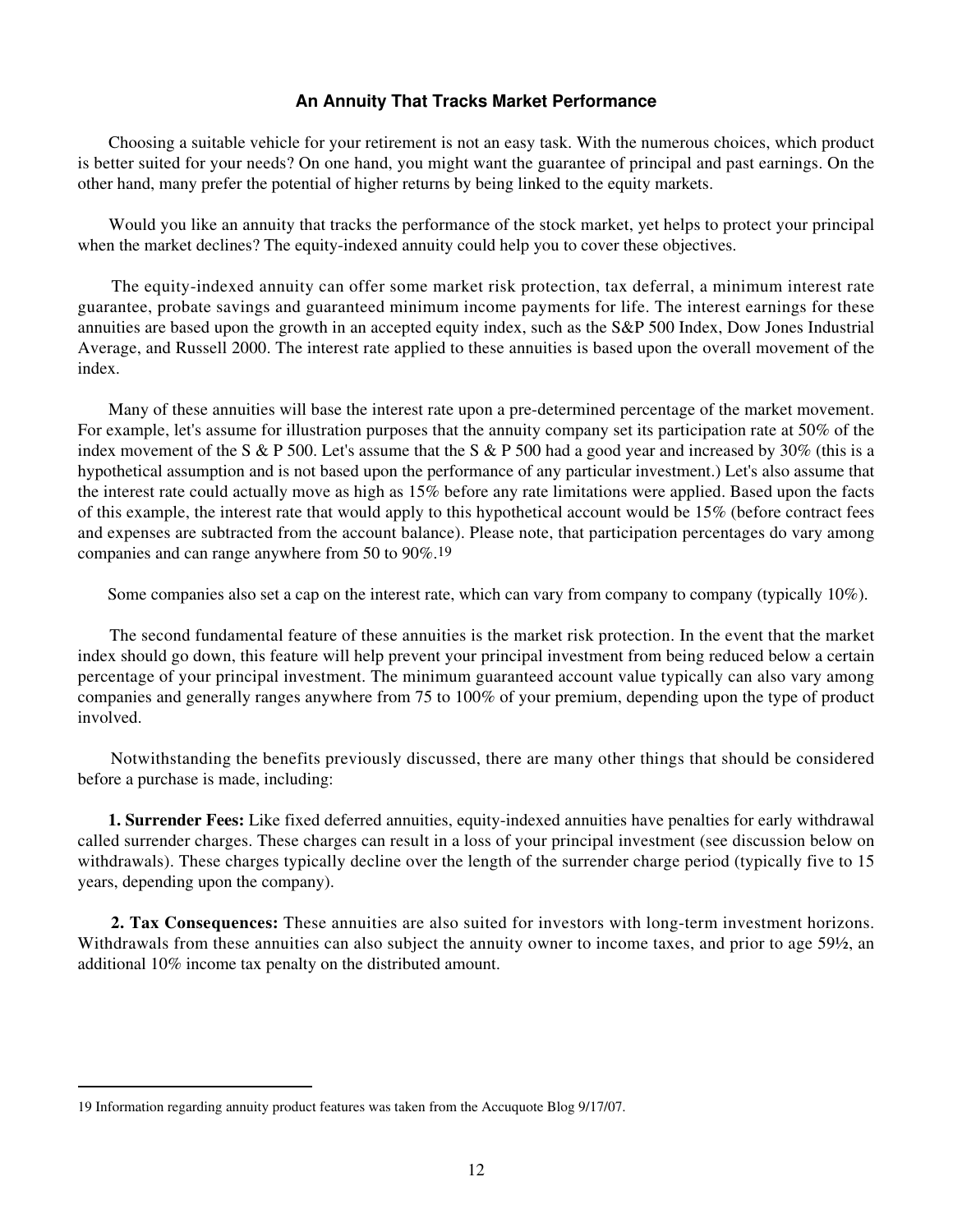**3. Features Vary Among Insurance Companies.** There are many companies that are offering these types of annuities, and the methods of calculating the minimum and maximum interest rate vary greatly among them. Although many companies offer a minimum interest rate (typically ranging between 1.5 to 3%), some companies offer minimum interest rates as low as 0%.

**4. Fees and Expenses:** Asset management fees will be incurred on these annuities. Maintenance fees, sales commissions, trading costs and other contract charges could also apply. These charges will, in many cases, reduce the account value of these annuities.

**5. Loans and Early Withdrawals:** Although some companies do allow you to take minimal withdrawals with surrender charges, it is important to remember that some withdrawals can affect the amount of market downside protection provided under the contract.

**6. Company Stability and Regulatory Oversight:** All annuity features are guaranteed by the claims-paying ability of the issuing company. The guaranteed account value of an equity-index annuity applies only if the annuity is held until the end of the contract term, and that loss of principal is possible if the annuity is surrendered before the end of the contract. Despite the market participation feature, the various state insurance departments regulate these products.

Do you want to know more about these annuities? Please call for more information.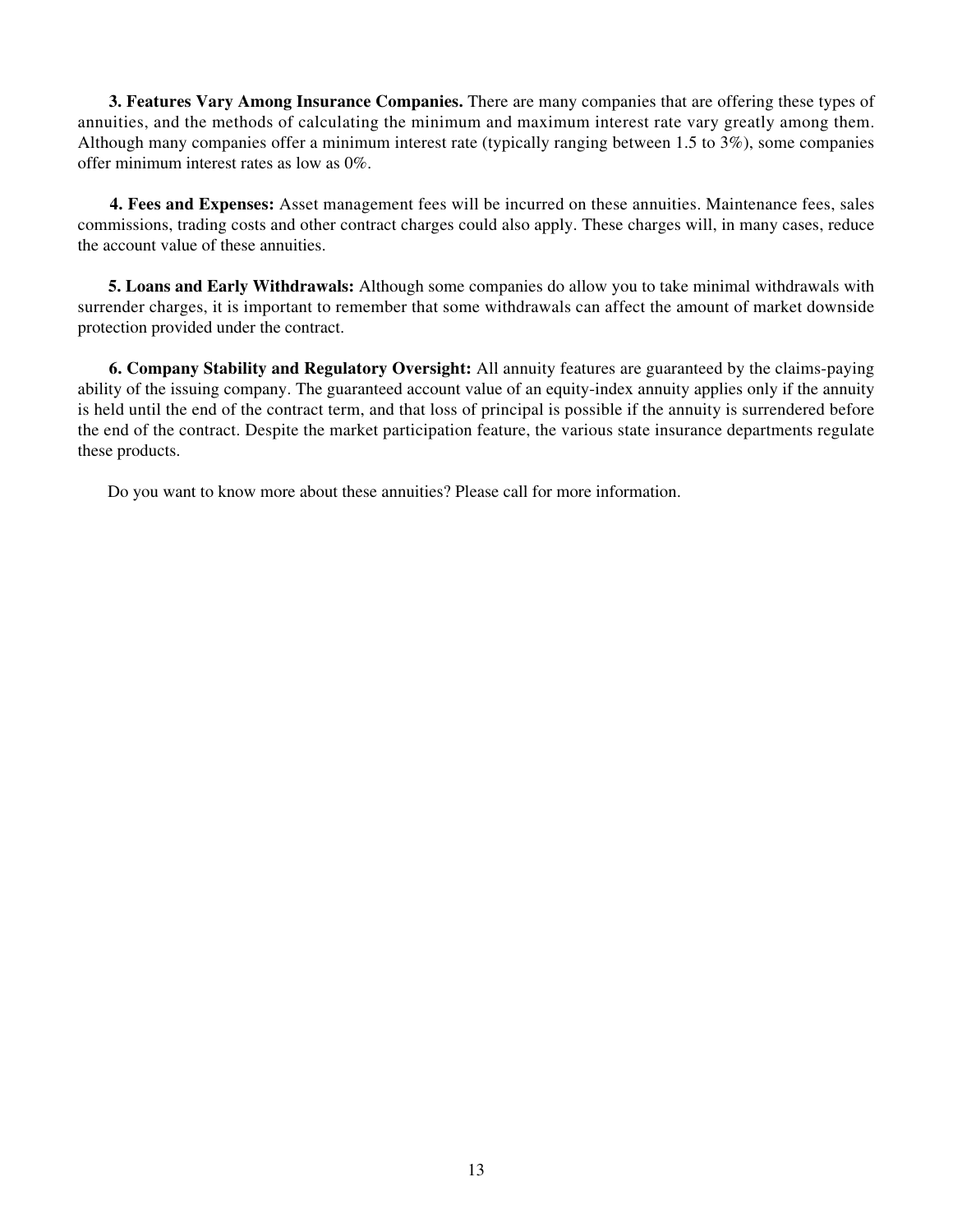## **How Roth IRAs Could Lower Your IRA Distribution Taxes**

 One thing you can consider to save on federal income taxes during your retirement is to convert your qualified tax money into a Roth account. By doing this, you could shield any appreciation on these assets from federal income taxes. Additionally, distributions from these assets will come to you free of income taxes as well. This, of course, assumes that the holding period rules are satisfied (age 59½ and the five year holding period).

 Unlike the traditional IRAs, the owner of a Roth is not required to take distributions at age 70½. Also, any distributions you do take from Roth accounts are **not counted** for purposes of figuring income taxes on Social Security benefits. This provides Roth owners with another tax benefit that cannot be achieved from a traditional IRA.

 Although an income tax must be paid if you convert your retirement money to a Roth, the potential for future tax savings could make this a good strategy. For instance, let's consider an example where a taxpayer converts \$300,000 of traditional IRA money into a Roth IRA. Let's further assume that the Roth money is invested in a diversified portfolio of investments. If we assume over the long-term that the investments grew at 10% for 15 years, the accumulated value of this portfolio would be \$1.2 million. Although the portfolio grew by \$900,000, no income tax is paid in the future. Although your beneficiaries are required to take minimum distributions based upon their life expectancies, any future appreciation in the account will come to them free of income taxes. Please remember that investments in traditional and Roth IRAs are subject to various levels of market risk, depending on the type of investments held in the accounts. Therefore, you should never assume that your IRA investments will perform in the same way as was explained in this example. Your results will likely vary from this example.

 There is a requirement to be eligible for a Roth conversion. To do a conversion, you cannot have Modified Adjusted Gross Income that exceeds \$100,000 per year. This amount includes your income from all sources and your Social Security. However, that limit disappears in 2010 as specific in the Pension Protection Act and we can show you how to best plan for a conversion then. Although the Roth distributions will not affect the taxation of your Social Security, some of your Social Security income will be counted to determine if you're eligible for a Roth conversion. Thus, this option may not be available to taxpayers in higher tax brackets until 2010.

Please call if you would like more information about Roth IRAs.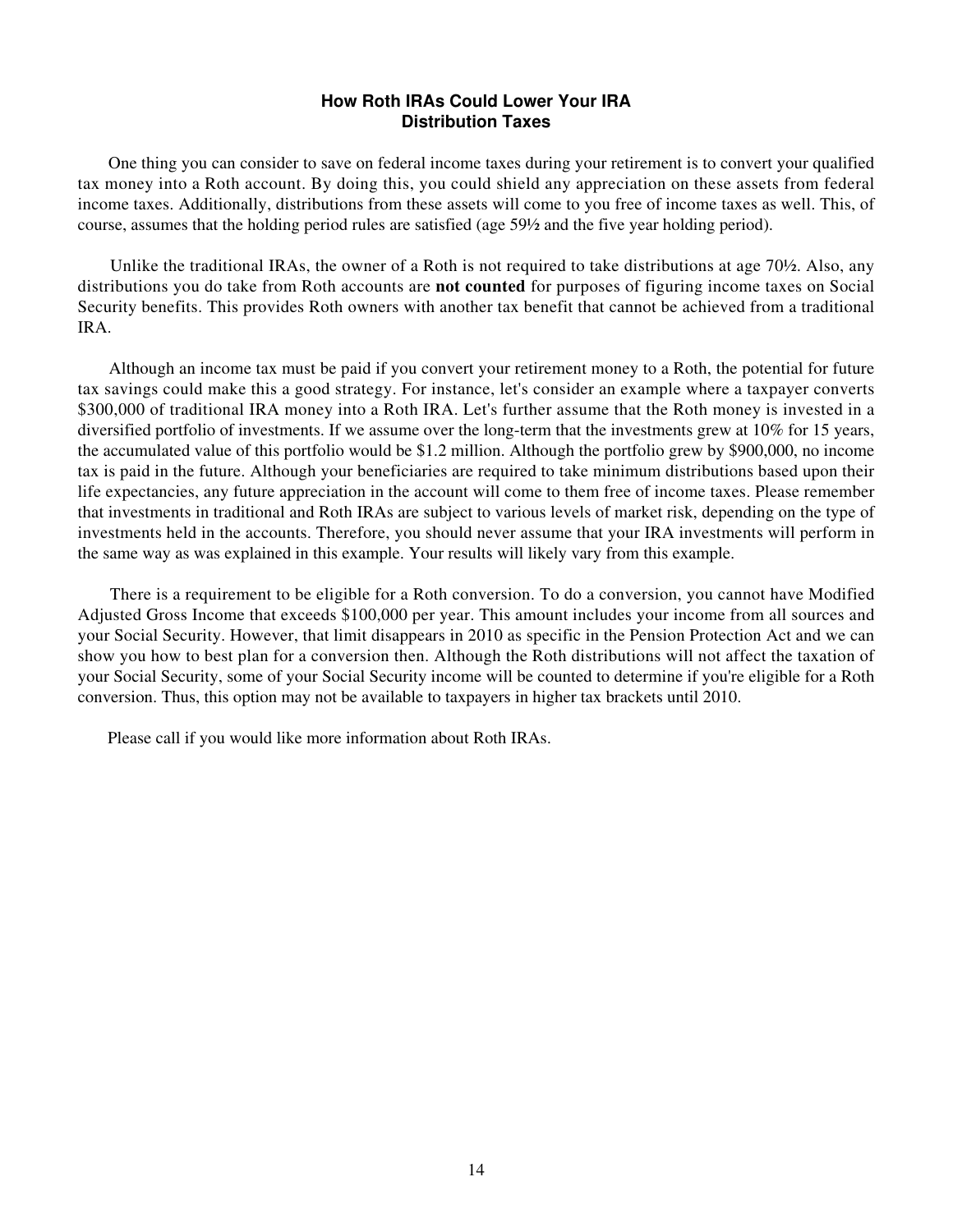## **About Jessie B Jarmon**



Jessie Jarmon is a well known expert in life, health and annuity insurance. After retiring from the US Army in 1993 he has been working to help the public protect and build their asset. Mr. Jarmon graduated form Park Univeristy with a Bachelor of Science Degree in Management/Health Care. His practice focus on helping people reach their financial goals.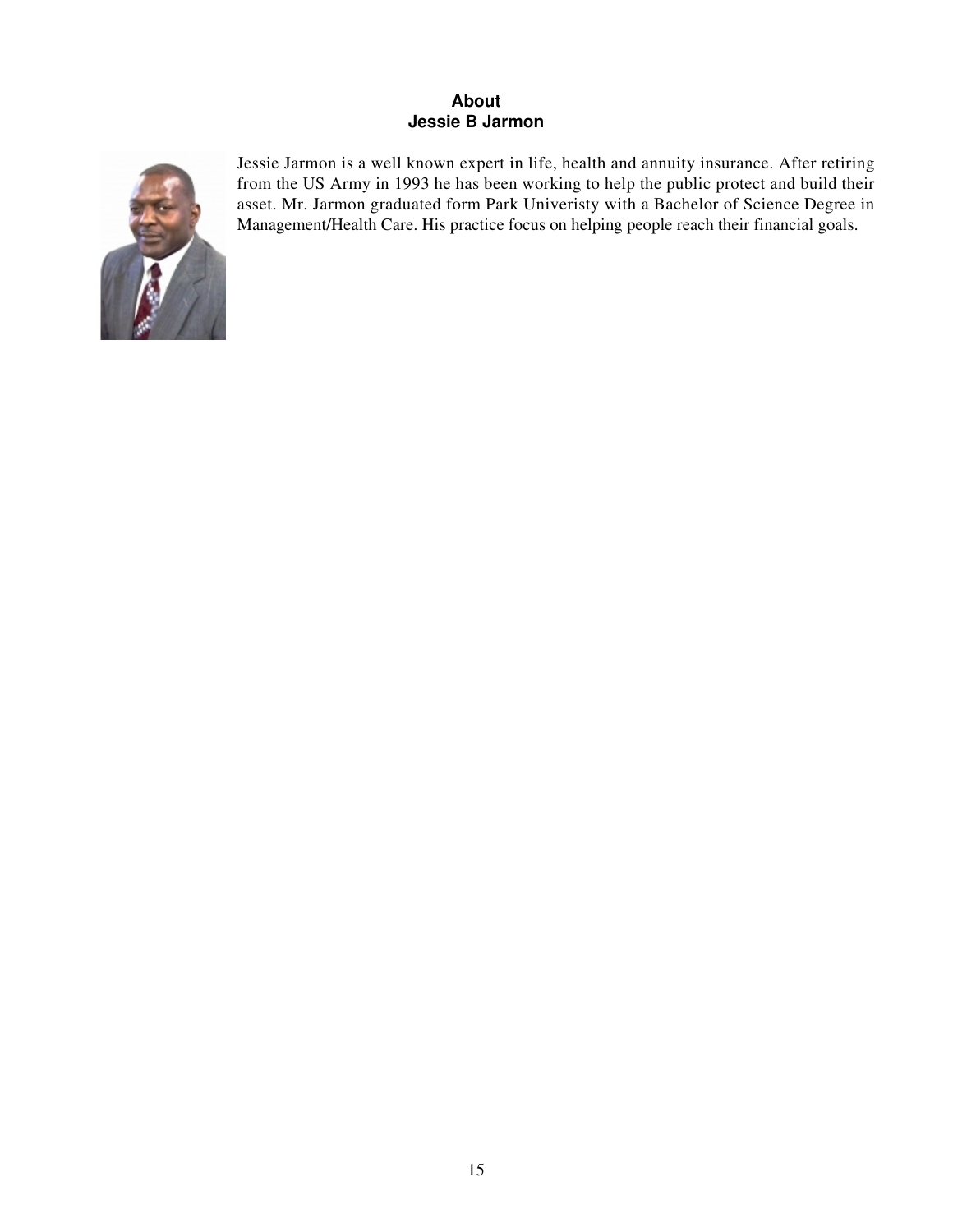## **About TheSettleBucksGroup**

 TheSettleBucksGroup (TSBG) is a life, health and annuity Insurance Agency. TSBG portfolio of financial products will help you meet your long and short term financial goals. Our advice is what's best for you. Building lifelong relationship is TSBG commitment based on honesty, prompt service and results. We entrust in carrier's that are competitive and A.M. Best & Company A+. Let us help.

- **Estate Planning** Includes assistance with living trust and elimination of estate taxes
- **College Expenses** investing in higher education
- **Retirement** investing in retirement plans
- **Small Business** Buy sell agreements, key employee's insurance and work site insurance
- **Health Insurance** Medical, Medicare Advantage/Supplement, Long-Term Care (LTC), Dental and Vision
- **Tax-Sheltered Annuities** Fixed and or indexed

**Phone today with questions or to see if we can help you. There is no charge for an initial meeting.**

## Jessie B Jarmon

## **Financial Adviser**

**TheSettleBucksGroup** 361 Dark Branch Road Kenansville, NC 28349 910-441-9373